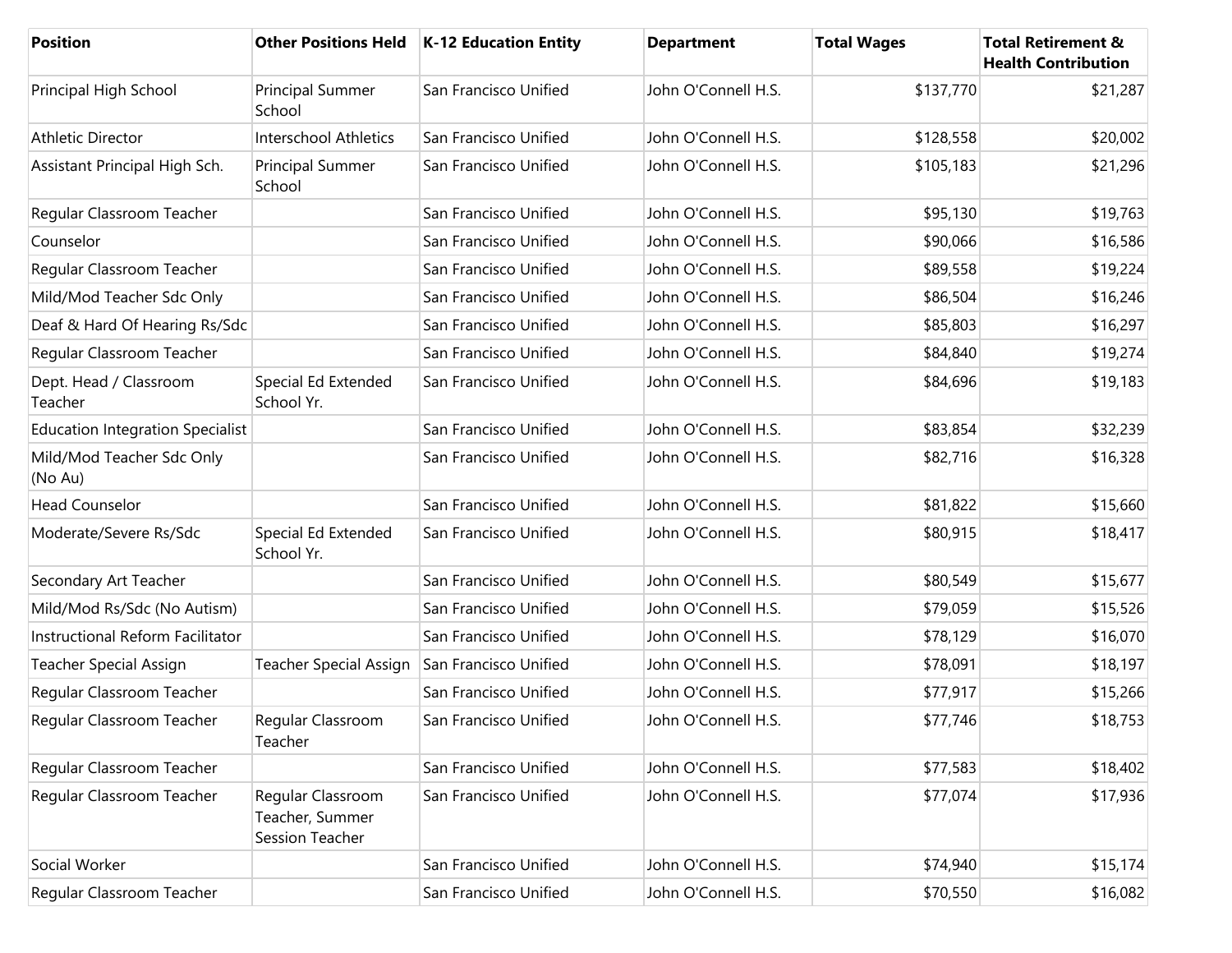| Regular Classroom Teacher                           |                                                     | San Francisco Unified | John O'Connell H.S. | \$68,740 | \$17,828 |
|-----------------------------------------------------|-----------------------------------------------------|-----------------------|---------------------|----------|----------|
| Counselor                                           | Counselor                                           | San Francisco Unified | John O'Connell H.S. | \$66,401 | \$14,269 |
| Custodian                                           |                                                     | San Francisco Unified | John O'Connell H.S. | \$65,763 | \$27,948 |
| Regular Classroom Teacher                           |                                                     | San Francisco Unified | John O'Connell H.S. | \$65,515 | \$14,099 |
| Librarian                                           |                                                     | San Francisco Unified | John O'Connell H.S. | \$65,292 | \$14,206 |
| Regular Classroom Teacher                           |                                                     | San Francisco Unified | John O'Connell H.S. | \$64,020 | \$14,110 |
| Regular Classroom Teacher                           |                                                     | San Francisco Unified | John O'Connell H.S. | \$62,830 | \$16,523 |
| Regular Classroom Teacher                           |                                                     | San Francisco Unified | John O'Connell H.S. | \$59,852 | \$13,713 |
| Senior Clerk Typist                                 | Custodian, Custodian                                | San Francisco Unified | John O'Connell H.S. | \$55,872 | \$27,883 |
| Custodian                                           |                                                     | San Francisco Unified | John O'Connell H.S. | \$54,135 | \$21,274 |
| Instructional Reform Facilitator                    |                                                     | San Francisco Unified | John O'Connell H.S. | \$50,453 | \$8,442  |
| Senior Clerk Typist                                 |                                                     | San Francisco Unified | John O'Connell H.S. | \$49,483 | \$25,341 |
| Regular Classroom Teacher                           | Day-To-Day Sub,<br><b>Summer Session</b><br>Teacher | San Francisco Unified | John O'Connell H.S. | \$47,189 | \$7,150  |
| Family Liaison - Spanish                            | Family Liaison -<br>Spanish                         | San Francisco Unified | John O'Connell H.S. | \$42,582 | \$997    |
| Mild/Mod Rs/Sdc (No Autism)                         |                                                     | San Francisco Unified | John O'Connell H.S. | \$40,342 | \$7,456  |
| Regular Classroom Teacher                           |                                                     | San Francisco Unified | John O'Connell H.S. | \$39,110 | \$7,989  |
| Security-Campus                                     |                                                     | San Francisco Unified | John O'Connell H.S. | \$37,200 | \$7,605  |
| Sp/Ed. Ia Non-Sev H: All Impmt                      |                                                     | San Francisco Unified | John O'Connell H.S. | \$36,243 | \$7,645  |
| Security-Campus                                     | Custodian                                           | San Francisco Unified | John O'Connell H.S. | \$35,923 | \$7,645  |
| Regular Classroom Teacher                           |                                                     | San Francisco Unified | John O'Connell H.S. | \$35,904 | \$7,704  |
| Sped Para Community Access/T Sped Para Community    | Access/T                                            | San Francisco Unified | John O'Connell H.S. | \$34,565 | \$7,992  |
| Sped Para Community Access/T Sped Para Community    | Access/T                                            | San Francisco Unified | John O'Connell H.S. | \$34,469 | \$11,072 |
| Regular Classroom Teacher                           |                                                     | San Francisco Unified | John O'Connell H.S. | \$34,163 | \$7,646  |
| Sp/Ed. Ia Non-Sev H: All Impmt Sp/Ed. Ia Non-Sev H: | All Impmt                                           | San Francisco Unified | John O'Connell H.S. | \$34,119 | \$7,835  |
| Sped Para Community Access/T                        | Sped Para Community<br>Access/T                     | San Francisco Unified | John O'Connell H.S. | \$34,079 | \$7,882  |
| Sped Ia Sh - All Impair                             | Sped Para Community<br>Access/T                     | San Francisco Unified | John O'Connell H.S. | \$34,032 | \$8,000  |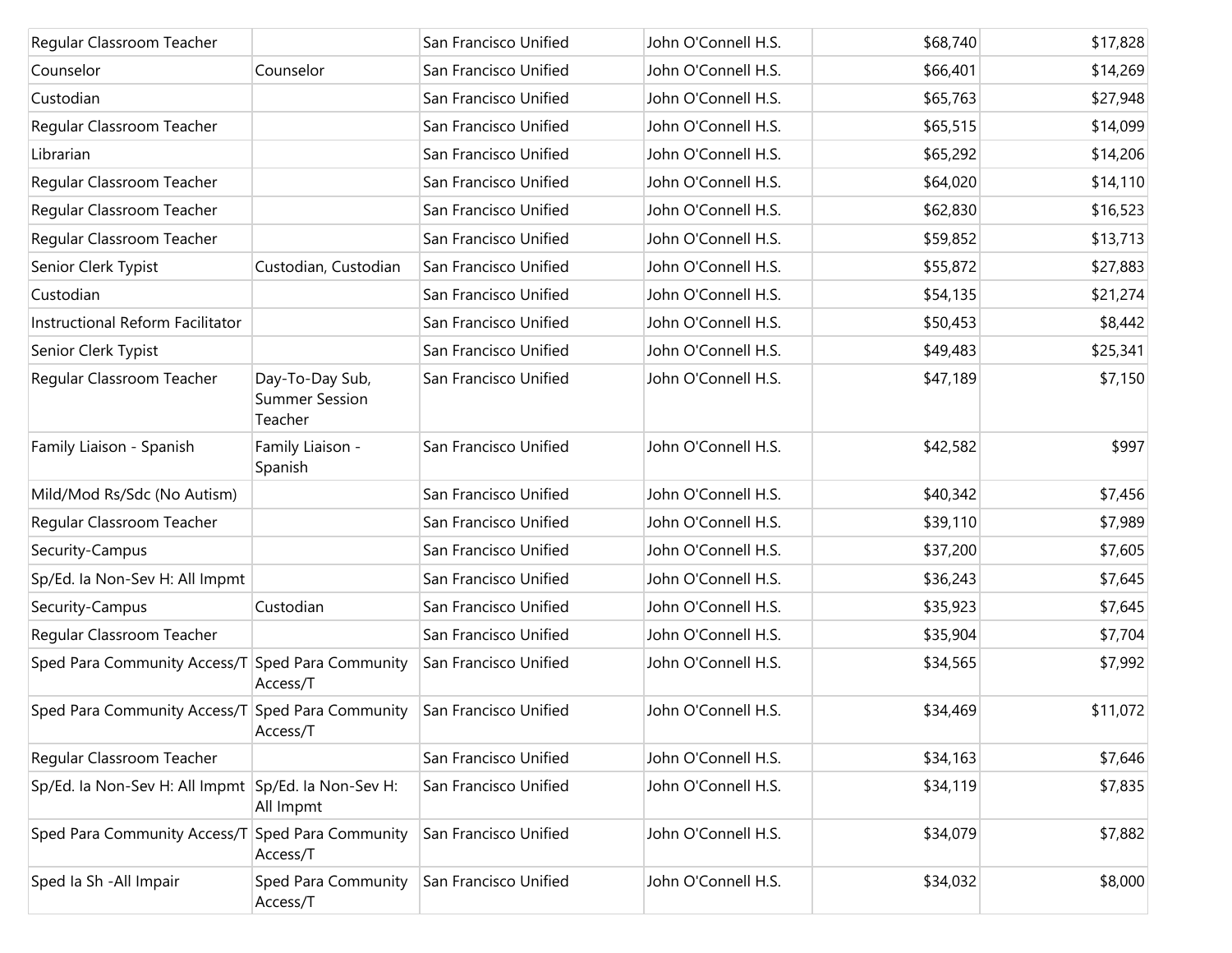| Sped Para Community Access/T Sped Para Community    | Access/T                                                    | San Francisco Unified | John O'Connell H.S. | \$33,480 | \$7,883  |
|-----------------------------------------------------|-------------------------------------------------------------|-----------------------|---------------------|----------|----------|
| Regular Classroom Teacher                           |                                                             | San Francisco Unified | John O'Connell H.S. | \$33,130 | \$5,530  |
| Regular Classroom Teacher                           |                                                             | San Francisco Unified | John O'Connell H.S. | \$32,752 | \$7,520  |
| Counselor                                           |                                                             | San Francisco Unified | John O'Connell H.S. | \$32,257 | \$7,380  |
| Sped Para Community Access/T Sped Para Community    | Access/T                                                    | San Francisco Unified | John O'Connell H.S. | \$31,112 | \$7,835  |
| Regular Classroom Teacher                           |                                                             | San Francisco Unified | John O'Connell H.S. | \$30,799 | \$2,735  |
| Regular Classroom Teacher                           | Day-To-Day Sub                                              | San Francisco Unified | John O'Connell H.S. | \$30,791 | \$5,452  |
| Para For Deaf/Hard Of Hearing                       |                                                             | San Francisco Unified | John O'Connell H.S. | \$30,669 | \$9,302  |
| Sp/Ed. Ia Non-Sev H: All Impmt Sp/Ed. Ia Non-Sev H: | All Impmt                                                   | San Francisco Unified | John O'Connell H.S. | \$30,358 | \$10,519 |
| Sped Para Community Access/T Sped Para Community    | Access/T, Sped Ia Sh -<br>All Impair                        | San Francisco Unified | John O'Connell H.S. | \$29,950 | \$7,740  |
| Regular Classroom Teacher                           |                                                             | San Francisco Unified | John O'Connell H.S. | \$27,225 | \$5,557  |
| Regular Classroom Teacher                           |                                                             | San Francisco Unified | John O'Connell H.S. | \$26,224 | \$5,394  |
| Regular Classroom Teacher                           |                                                             | San Francisco Unified | John O'Connell H.S. | \$24,775 | \$5,238  |
| Regular Classroom Teacher                           |                                                             | San Francisco Unified | John O'Connell H.S. | \$23,261 | \$1,051  |
| Sped Para Community Access/T                        | Special Education -<br>Core Sub, Sped Ia Sh -<br>All Impair | San Francisco Unified | John O'Connell H.S. | \$22,742 | \$6,443  |
| Regular Classroom Teacher                           |                                                             | San Francisco Unified | John O'Connell H.S. | \$22,226 | \$4,965  |
| Sped Ia Sh - All Impair                             | <b>Instructional Aide II</b><br>Spec Ed                     | San Francisco Unified | John O'Connell H.S. | \$22,208 | \$1,945  |
| Sped la Sh - All Impair                             | Sped la Sh - All Impair                                     | San Francisco Unified | John O'Connell H.S. | \$18,467 | \$6,735  |
| Mild/Mod Rs/Sdc (No Autism)                         |                                                             | San Francisco Unified | John O'Connell H.S. | \$16,850 | \$2,172  |
| Para For Deaf/Hard Of Hearing                       | Para For Deaf/Hard Of San Francisco Unified<br>Hearing      |                       | John O'Connell H.S. | \$13,600 | \$5,362  |
| Sped Para Community Access/T                        |                                                             | San Francisco Unified | John O'Connell H.S. | \$11,038 | \$6,129  |
| <b>Interschool Athletics</b>                        |                                                             | San Francisco Unified | John O'Connell H.S. | \$4,496  | \$0      |
| Americorps Intern                                   |                                                             | San Francisco Unified | John O'Connell H.S. | \$4,275  | \$0      |
| Regular Classroom Teacher                           | 504 Itinerant Para                                          | San Francisco Unified | John O'Connell H.S. | \$3,876  | \$327    |
| Interschool Athletics                               |                                                             | San Francisco Unified | John O'Connell H.S. | \$3,547  | \$0      |